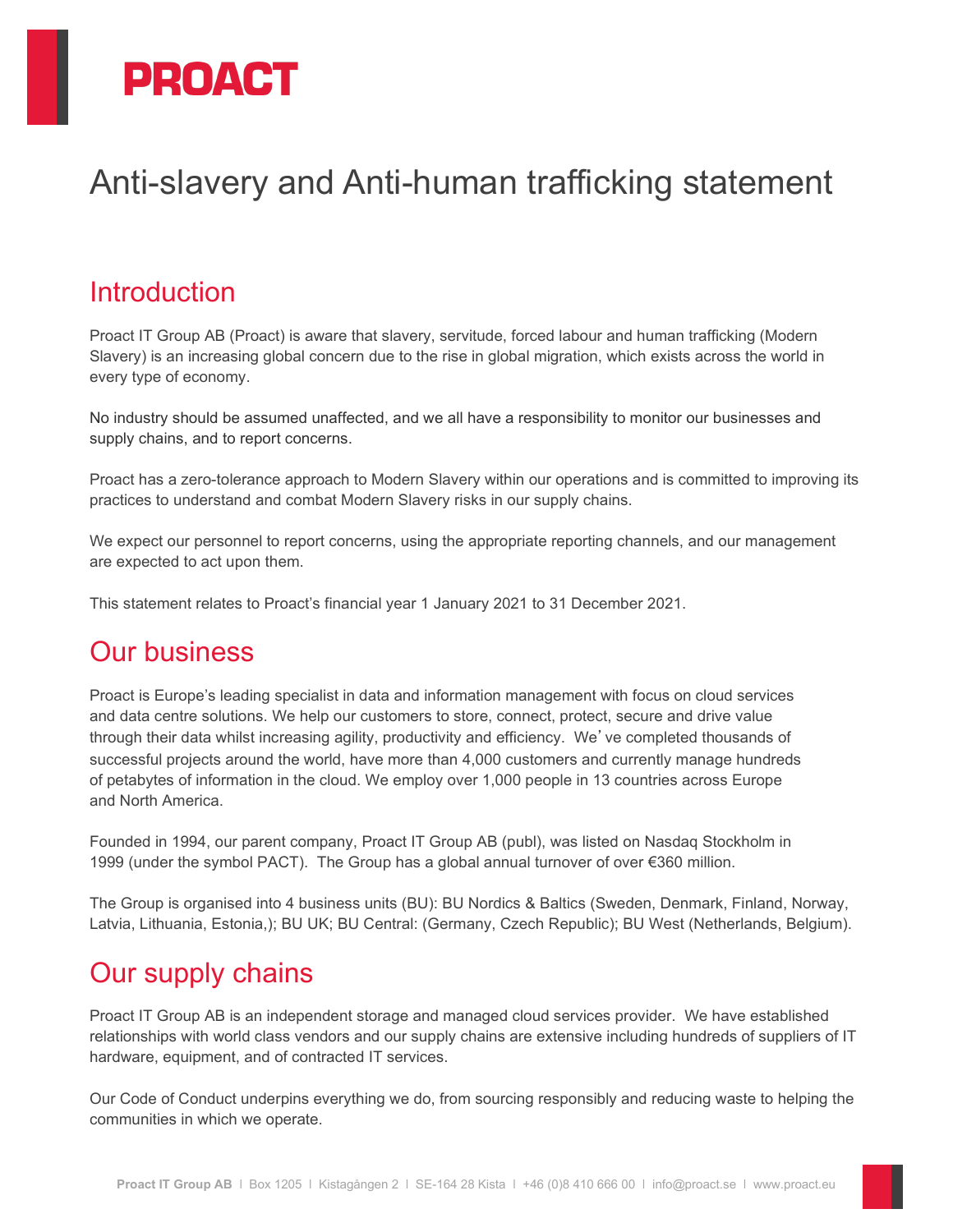

#### [http://www.proact.eu/About\\_us/Code-of-Conduct/](http://www.proact.eu/About_us/Code-of-Conduct/)

Proact will not support or deal with any business knowingly involved in Modern Slavery. Respecting human rights and environmental issues in our supply chains is ultimately our suppliers' responsibility. As a customer however, we play an important role in supplier development. We have adopted processes to clearly communicate our expectations to our suppliers during our on boarding process, and we ensure all our personnel have an awareness of the importance of due diligence by delivering training sessions.

### Our policies

Proact's policies include our Group Code of Conduct which reflects our zero-tolerance approach to abuse of human rights across the Group and within our supply chains, and our commitment to treat any allegations that human rights are not properly respected very seriously.

We also operate a whistleblowing policy, aimed principally at our personnel, but also to encourage those working in our supply chains and other third parties to report any concerns relating to human rights violations like Modern Slavery. This also includes any circumstances that may give rise to an increased risk of Modern Slavery.

Our whistleblowing policy is designed to make it easy for individuals to raise concerns, without fear of retaliation or negative treatment. All reports will be fully investigated, and appropriate remedial actions taken.

#### **Sustainable and ethical procurement policy**

We will ensure there is transparency within our business and that our approach to tackling modern slavery is consistent with our disclosure obligations under the UK Modern Slavery Act 2015. We expect the same high standards from all our contractors, suppliers and other business partners.

We are committed to ensuring that our suppliers adhere to the highest standards of ethics. Suppliers are required to demonstrate that they provide safe working conditions where necessary, treat workers with dignity and respect, and act ethically and within the law in their use of labour. We work with suppliers to ensure that they meet the standards of the code and improve their worker's working conditions. However, serious violations of the organisation's code of conduct will lead to the termination of the business relationship.

#### **Recruitment policy**

Our recruitment policy reflects our approach to equal opportunities in recruitment, pay and conditions, and we only use reputable employment agencies to source labour.

# Due diligence process for slavery and human trafficking

We are committed to monitor any potential risk areas in our supply chains. As part of our initiative to identify and mitigate risk we carry out a due diligence process for all prospective suppliers to identify and assess potential risk areas in our supply chains.

Our supplier onboarding involves a review of both the prospective supplier, and of the controls taken by the supplier to exercise the same zero-tolerance approach to Modern Slavery to mitigate the risk of slavery and human trafficking occurring in our supply chains.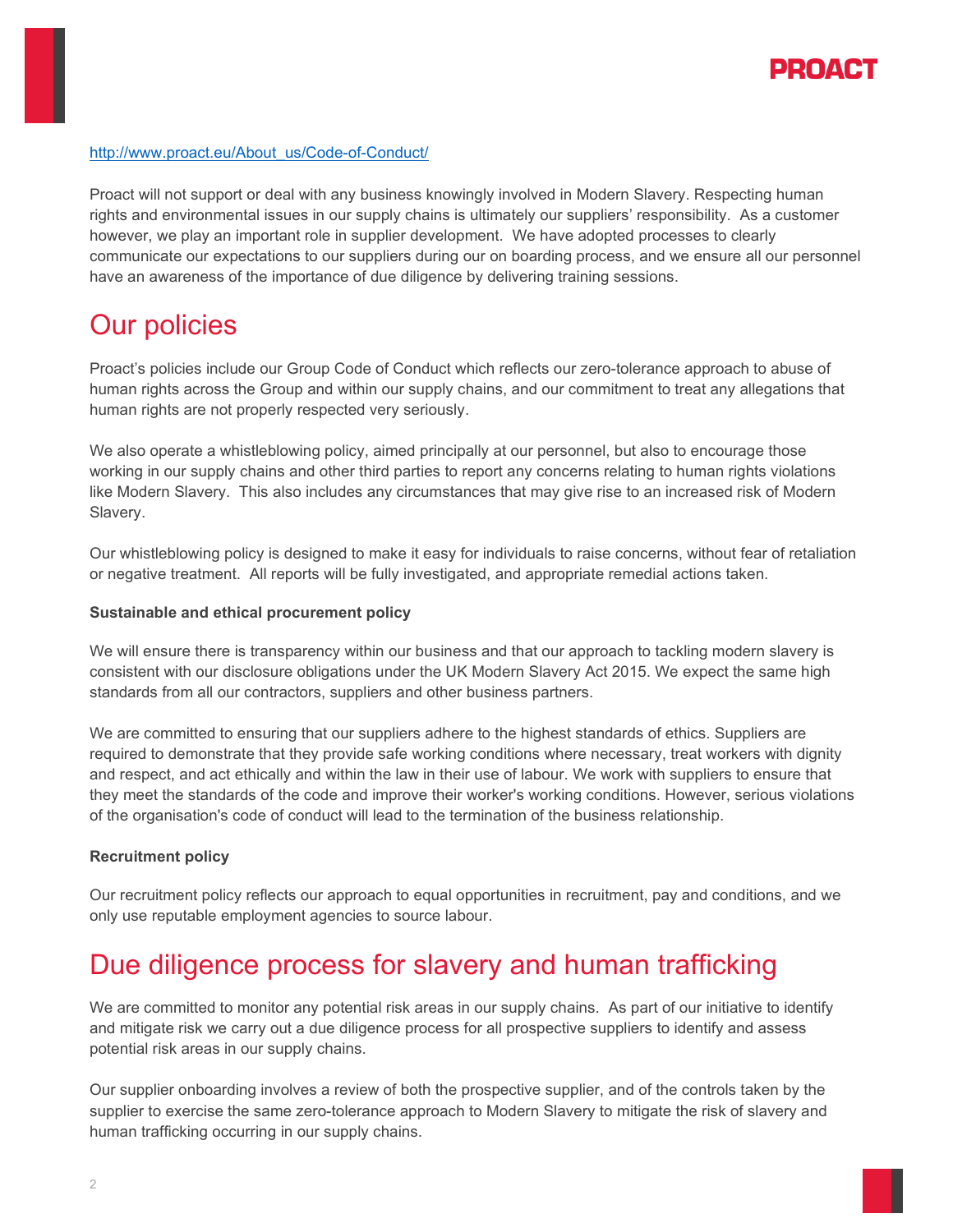

# Modern slavery initiatives

To ensure all those in our supply chain and contractors comply with the same values as Proact in respect of transparency and Modern Slavery, we have in place a compliance program. Our Modern Slavery initiatives include the implementation of policies, risk assessments, investigations, due diligence, contractual controls and training.

We have a dedicated compliance team, which consists of representatives from the following departments:

- Legal
- Audit and compliance
- Human resources
- **Procurement**
- Finance

#### **Contractual controls**

All Proact entities are required to have written agreements in place with suppliers, together with a documented supplier on boarding process in place which includes a review of prospective suppliers' approach to Modern Slavery. All suppliers are encouraged to notify Proact immediately if they become aware of any Modern Slavery within their supply chains. Suppliers which breach these obligations will face appropriate actions which could include termination of contracts.

#### **Training**

To ensure a high level of understanding of the risks of Modern Slavery in our supply chains and across the Group, we provide training to our personnel. This includes training on the Group Code of Conduct, and compliance with laws, including those on transparency and Modern Slavery.

All personnel are encouraged to notify Proact immediately if they become aware of any Modern Slavery within Proact's supply chains.

### Review and assessment

Proact has reviewed its supplier on boarding process to include a due diligence process for all prospective suppliers.

We have in place an internal audit program to ensure adherence with applicable laws and regulatory controls, including those of transparency and Modern Slavery

Over the next financial year, we will assess how effective our initiatives have been in ensuring that slavery and human trafficking is not taking place in any part of our business or supply chains. We will continue with training and raising awareness across the Group.

This statement is made pursuant to section 54(1) of the Modern Slavery Act 2015 and constitutes Proact's modern slavery and human trafficking statement for the financial year ending December 2021